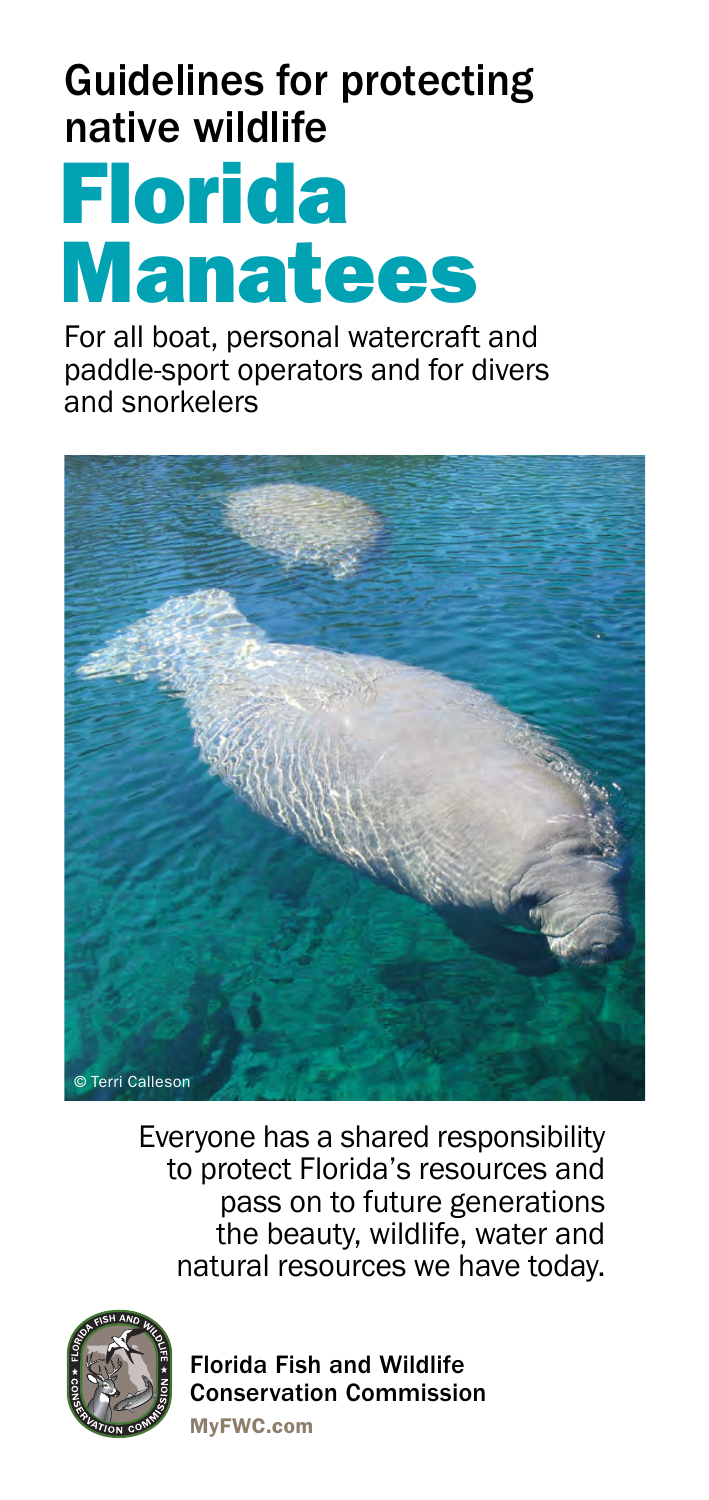#### What is a manatee?

The Florida manatee, a subspecies of the West Indian manatee, is a large grayish-brown aquatic mammal. Its sausage-like body tapers to a flat, paddle-shaped tail. Close to its head, a manatee has two flippers with three to four "fingernails" on each flipper. The head and face are wrinkled, and the area around its mouth has stiff whiskers, called vibrissae.

Adult manatees average about 10 feet in length and about 1,200 pounds. They have been known to reach lengths over 13 feet and weights over 3,000 pounds. A newborn calf is three to four feet long and 60 to 70 pounds.

Manatees spend most of their time feeding and resting. They graze on aquatic plants along rivers, coastal areas and at the water's surface. When resting, a manatee can hold its breath for as long as 20 minutes; when active, it must surface to breathe about every three to five minutes.

The population of Florida manatees is believed to be at least 6,000 animals. Some threats to their survival include the loss of suitable warm-water habitat due to a decline in spring flow, impacts with watercraft and the anticipated loss of thermal refuges currently provided by power plants.

#### Manatee life span and survival

Manatees are mammals. The known life span of manatees is over 65 years. Researchers have found that female manatees mature sexually between three to six years of age, with the action or process of giving birth to offspring at four to seven years; typical first calf is at age five years. After breeding starts, females usually produce one calf every two and a half to three years, which denotes slow reproductive potential. The loss of female manatees in the breeding phase of their life cycle further impacts the overall manatee population.

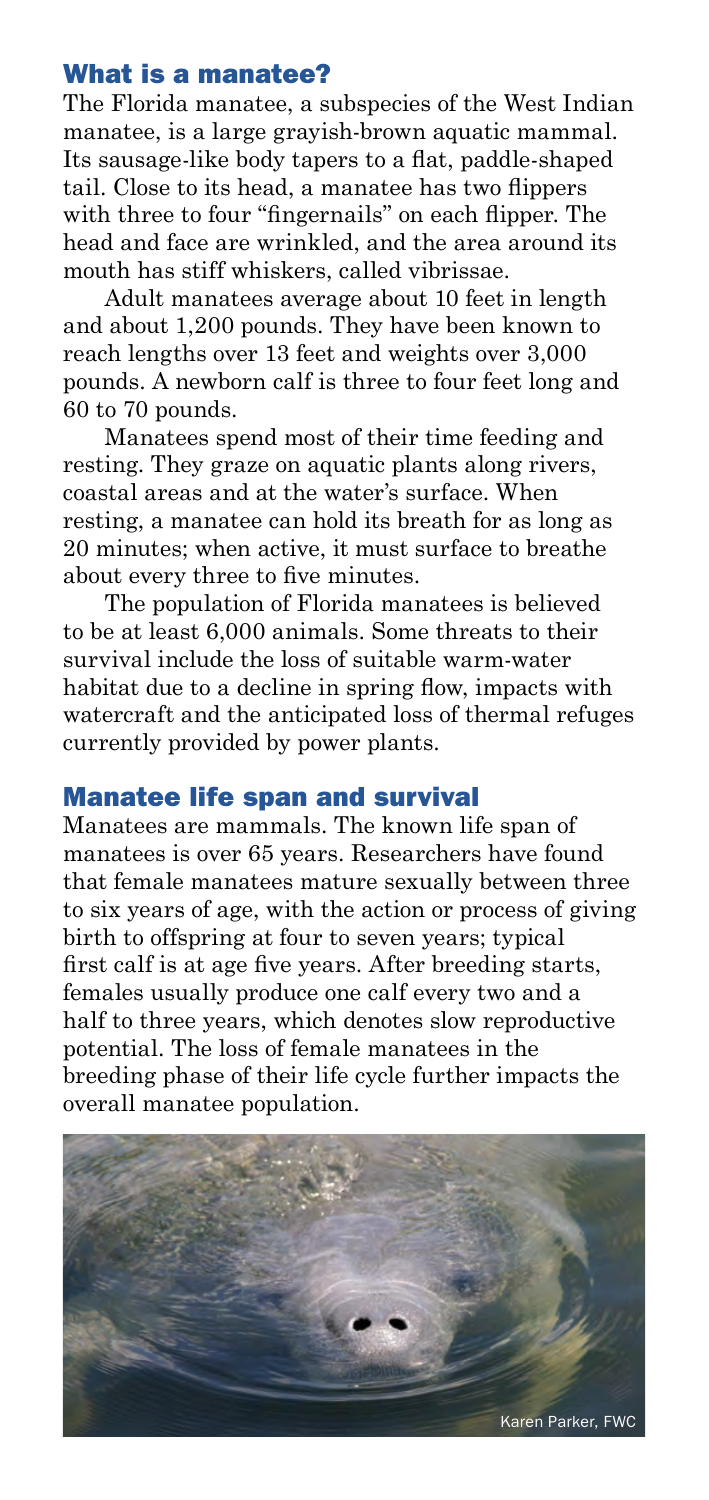

# Manatee habitat

During the year, manatees live in many aquatic habitats, both fresh and salt water, preferring rivers, springs, estuaries, bays and canals found throughout Florida. These aquatic mammals cannot endure water temperatures below 68 degrees for extended periods. As a result, manatees seek refuge in Florida's natural springs and warm-water discharge canals near power plants during the colder months.

# Activities that anyone can do:

- $\blacksquare$  Watch manatees from a distance to limit disturbance.
- $\blacksquare$  Participate in coastal cleanup events.
- $\blacksquare$  Attend boating safety classes or take online courses.
- n Call the FWC Wildlife Alert number to report entangled or
	- distressed manatees.
- $\blacksquare$  Support manatee conservation efforts by purchasing a specialty "Save the Manatee" license plate or manatee decal from your tax collector's office when you register your vehicle or vessel.
- $\blacksquare$  Recycle monofilament fishing line – do not throw it in the water where it can entangle manatees, birds and

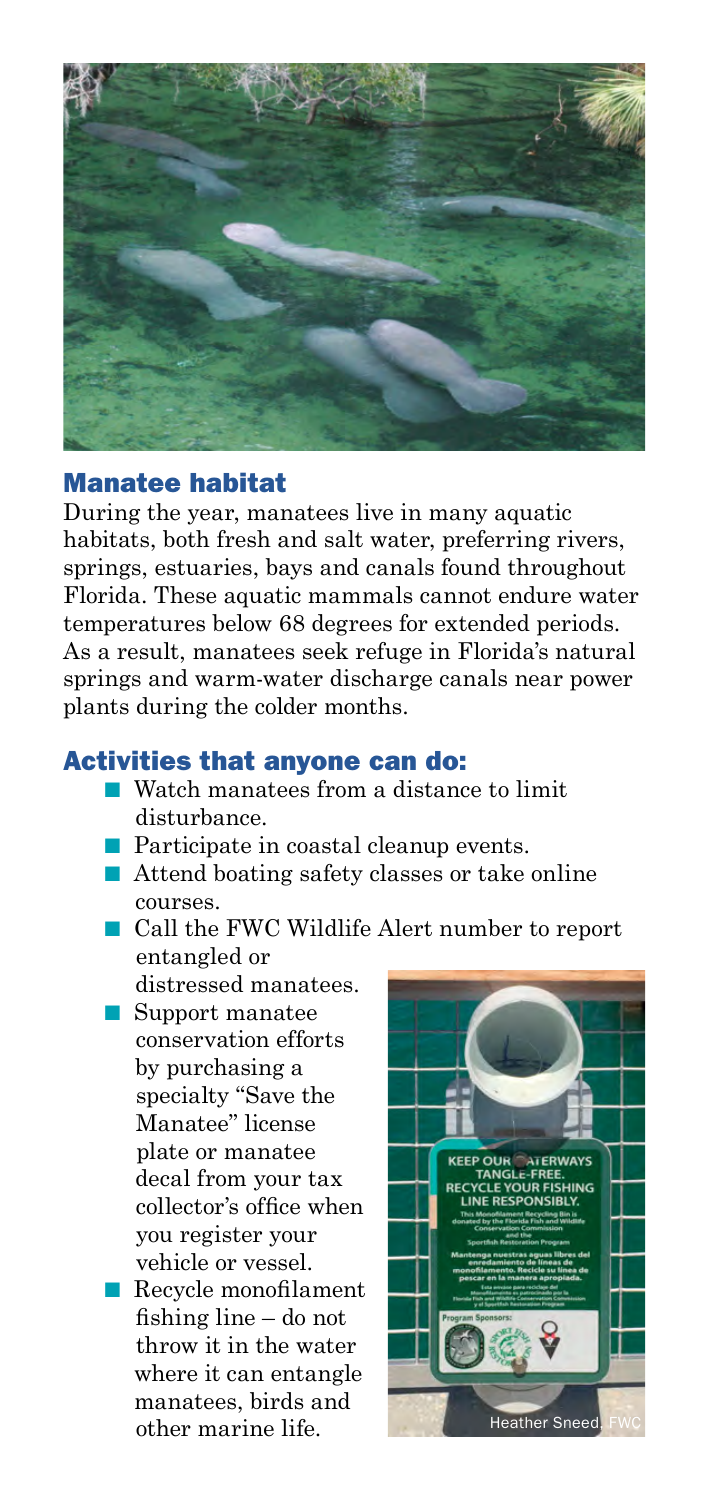### What can boat and PWC operators do?

Boat and personal watercraft (PWC) operators can protect manatees by following these simple guidelines:

- Observe and follow all boating speed zone signs. ■ Slow down. Reducing vessel speed gives you a
- greater chance to avoid manatees and for them to avoid your vessel.
- $\blacksquare$  Use marked channels when boating. Manatees have shown signs that they are avoiding heavy boat traffic areas. Channel depth reduces the likelihood of pinning, crushing or hitting manatees in shallow waters.
- $\blacksquare$  Wear polarized sunglasses while operating a boat. Polarized lenses make it much easier to see an object beneath the surface and the "swirling" that occurs when manatees dive. (The swirls look like a large "footprint" on the water's surface or a series of half moon swirls.)
- Give a proper lookout when boating. A proper lookout keeps you aware of what is in front of or near your vessel. Look out for wildlife, other boaters, dive flags, swimmers or other obstructions when you are underway.

# Boating speed zones

To alert the boater and protect manatees, the law provides regulatory zones on waterways. Here are typical signs found on Florida's waterways.







# Idle speed zone

Designates a protected area where boats are not permitted to go any faster than necessary to maintain steerage and make headway.

#### Slow speed zone

Designates a protected area where boats must be fully off plane and completely settled and level in the water while moving.

#### No entry zone

Designates a protected area that prohibits all entry including: boating, swimming, wading, fishing and diving activities.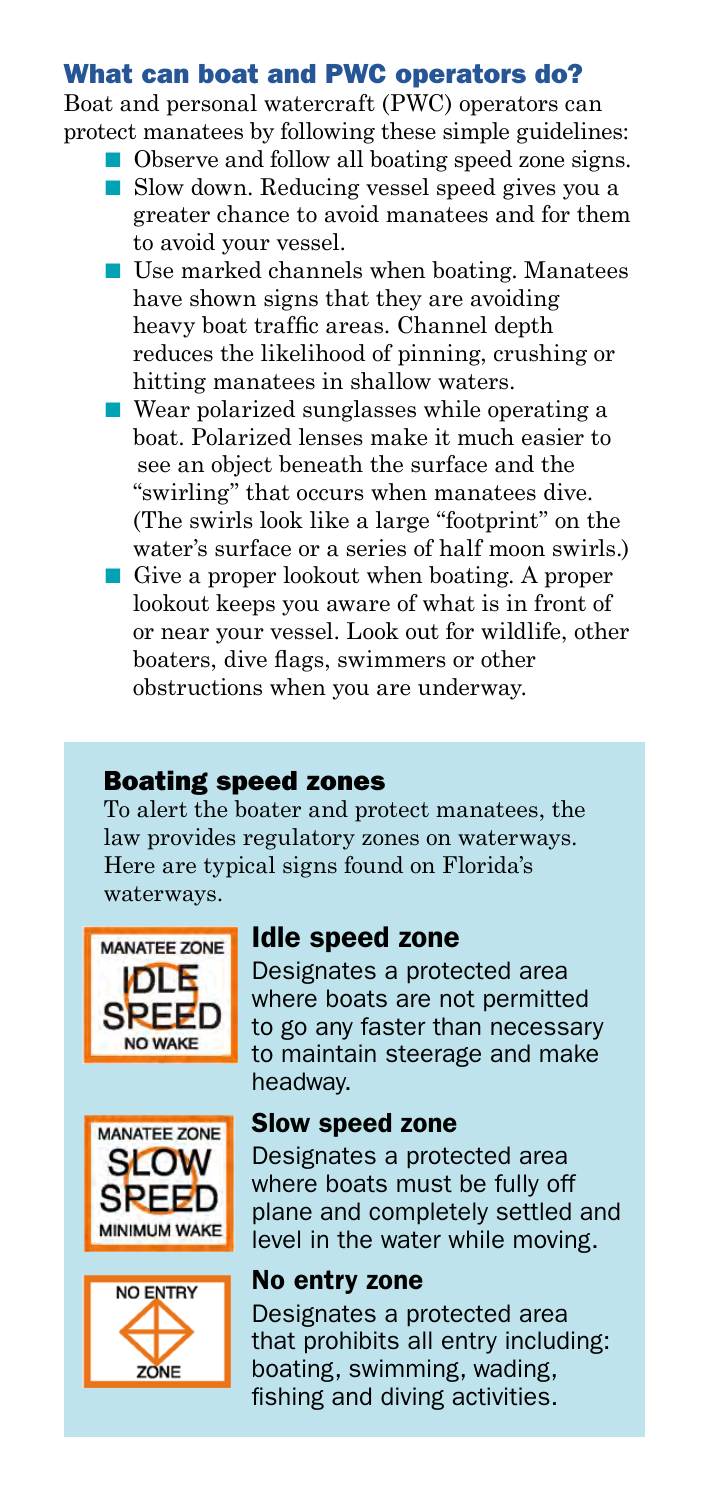

# What can paddlers do?

If you paddle a kayak, canoe, or paddle board in or near beaches, springs or other waterways, you too are responsible for looking out for Florida's wildlife. When you paddle in an area where manatees are known to travel, eat, mate, or rest, please follow these guidelines:

- $\blacksquare$  Enjoy watching manatees but remember to keep your distance and limit your viewing time so that the manatees do not notice you or your vessel.
- $\blacksquare$  Use caution when paddling near seagrass beds, sanctuaries or refuge area boundaries as manatees will be entering or exiting these areas. Give manatees space to move freely in their habitat.
- Avoid approaching or surrounding any manatees that you or others in your group come upon. Back away until you can observe the animals from a distance.
- $\blacksquare$  Wear polarized sunglasses so that you can see where manatees are located underwater.
- $\blacksquare$  Speak quietly and avoid making loud noises when you are near wildlife areas to avoid disturbance.
- $\blacksquare$  Paddle your vessel so that you avoid traveling over resting manatees. Manatees must surface to breathe and will startle awake if you are in the way.
- Research equipment attached to a manatee helps researchers locate and monitor the manatee for further study or health reasons. This equipment does not hurt the animal and should not be touched or removed.
- $\blacksquare$  Offering food or water to manatees is prohibited because it alters their foraging behavior and is considered a form of harassment.
- **n** Lower your anchor slowly when you want to secure your vessel as there may be resting manatees below that you may not see.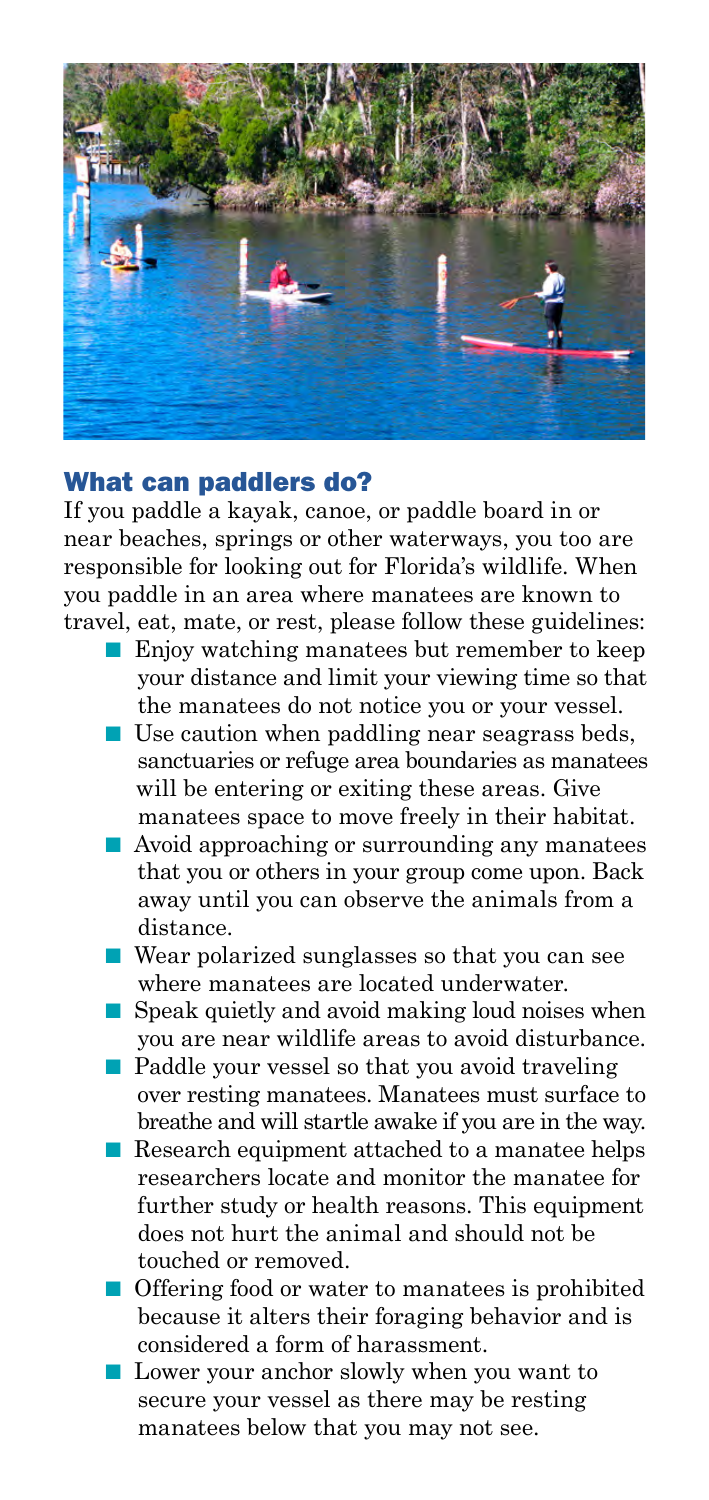- $\blacksquare$  It is okay to take pictures of manatees—please do not lift, touch, hold on to or pose manatees for your pictures.
- $\blacksquare$  Be a good role model for others so that they learn how to watch and enjoy manatees without disturbing the animals.

#### What can divers and snorkelers do?

As divers or snorkelers, you are directly entering the manatees' habitat. By following these simple guidelines you can minimize disturbance.

- $\blacksquare$  Do help protect manatees. The underwater environment is a unique place to visit – please respect its inhabitants.
- Do not pursue or chase any manatees you see. If an animal stops feeding, swims toward you or changes its behavior, you are too close.
- Observe resting manatees from a distance. Manatees that are resting may surface to breathe about every 20 minutes and can rest at any time during the day. Manatees must rest to conserve energy in order to stay warm during cold weather.
- Never poke, prod or stab manatees with your hands, feet or any object. Share the joy of wildlife viewing with others and teach them about the importance of not disturbing animals.
- $\blacksquare$  Use snorkel gear when diving near manatees as the sound of air bubbles from SCUBA gear can disturb them.
- n A manatee calf needs its mother to survive. Do not separate a mother and her calf if you swim near manatees.

Enjoy observing manatees in their natural habitat. Passive observation ensures that manatees are able to behave naturally.

#### Manatee harassment

68C-22.002 Florida Administrative Code: Manatee harassment is defined as, "any intentional or negligent act or omission which creates the likelihood of causing an injury to a manatee by annoying it to such an extent as to significantly disrupt normal behavioral patterns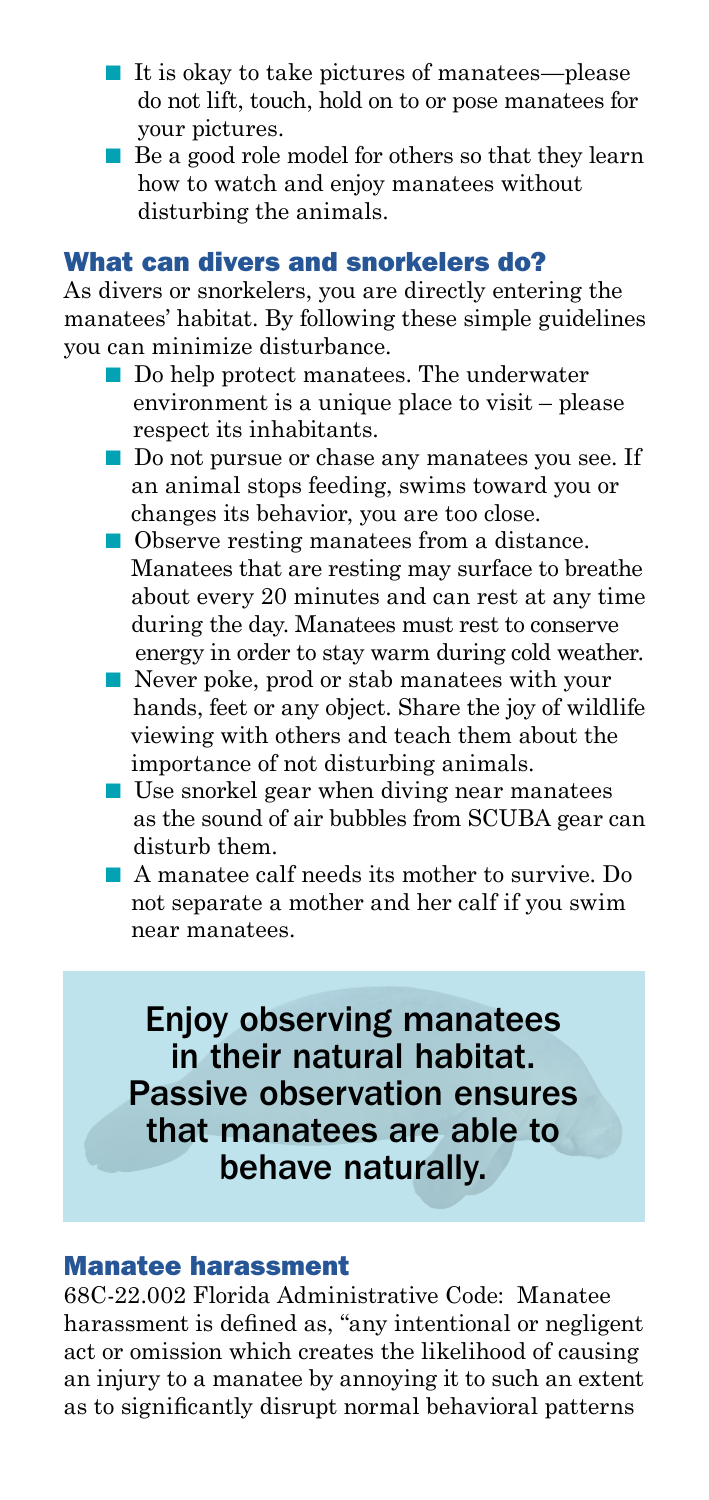which include breeding, feeding or sheltering. The intentional provision of any type of food to manatees not in captivity shall be considered harassment under this definition, unless authorized by a valid federal or state permit."

Section 379.2431(2)(d) Florida Statutes: Except as may be authorized by the terms of a valid state permit issued pursuant to paragraph (c) or by the terms of a valid federal permit, it is unlawful for any person at any time, by any means, or in any manner intentionally or negligently to annoy, molest, harass, or disturb or attempt to molest, harass, or disturb any manatee; injure or harm or attempt to injure or harm any manatee; capture or collect or attempt to capture or collect any manatee; pursue, hunt, wound, or kill or attempt to pursue, hunt, wound, or kill any manatee; or possess, literally or constructively, any manatee or any part of any manatee.

Under 1994 Amendments to the Marine Mammal Protection Act (MMPA), harassment is defined as, any act of pursuit, torment, or annoyance which –

- $\blacksquare$  (Level A harassment) has the potential to injure a marine mammal or marine mammal stock in the wild; or,
- $\blacksquare$  (Level B harassment) has the potential to disturb a marine mammal or marine mammal stock in the wild by causing disruption of behavioral patterns, including but not limited to, migration, breathing, nursing, breeding, feeding, or sheltering but which does not have the potential to injure a marine mammal or marine mammal stock in the wild.

To avoid charges of harassment, DO NOT:

- $\blacksquare$  give food to manatees
- $\blacksquare$  use water to attract manatees to your boat, dock or marina (etc.) where manatees may be harmed
- $\blacksquare$  separate a cow and her calf
- $\blacksquare$  disturb manatee mating herds
- $\blacksquare$  pursue manatees or chase them from warm water sites
- $\blacksquare$  disturb resting manatees
- $\blacksquare$  hit, injure or harm manatees
- $\blacksquare$  jump on, stand on, hold on to or ride manatees
- $\blacksquare$  grab or kick manatees
- **n** block a manatee's path
- $\blacksquare$  hunt or kill manatees
- $\blacksquare$  use your vessel to pursue or harass manatees
- $\blacksquare$  "fish" for or attempt to hook or catch manatees